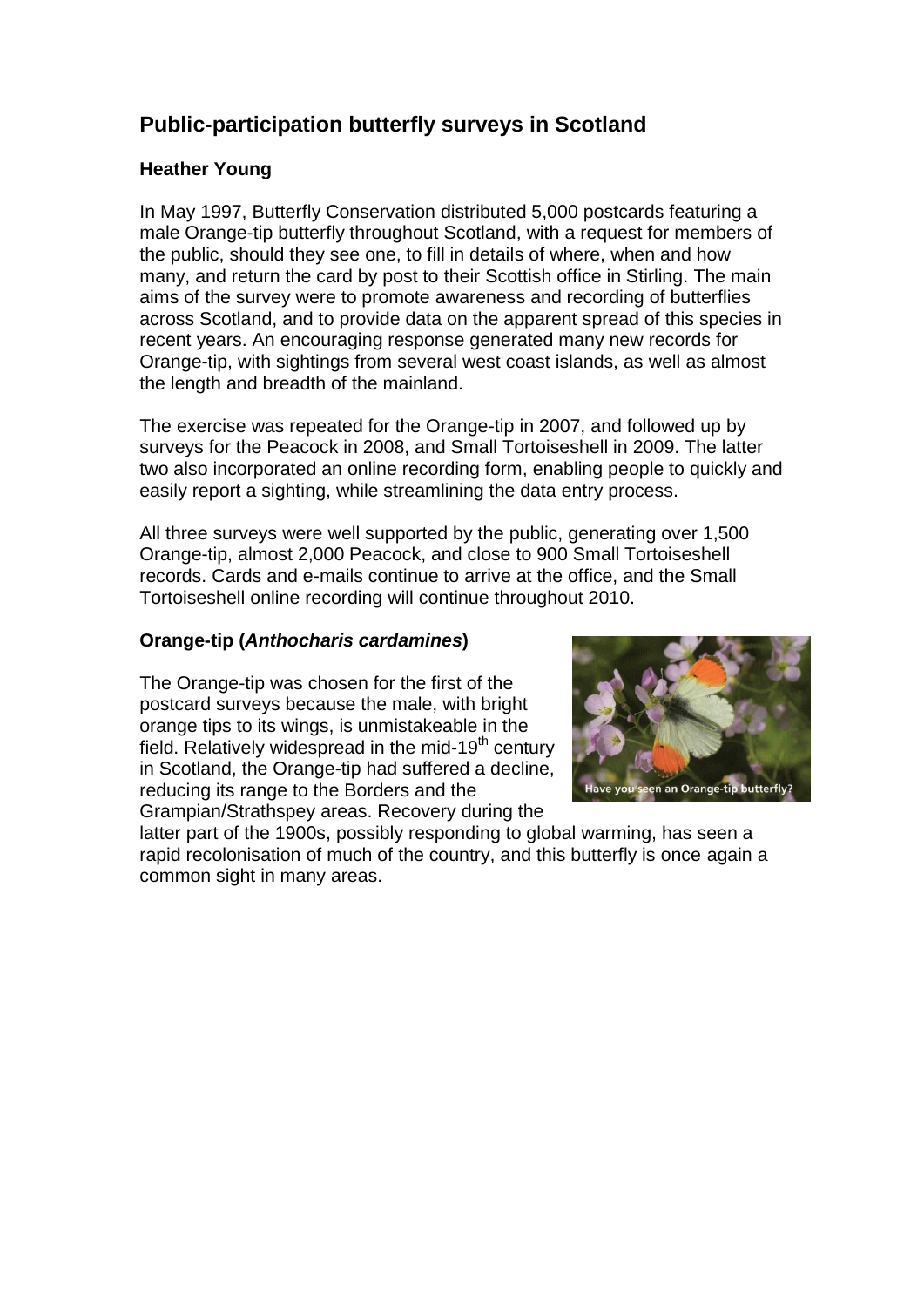

A comparison of the Orange-tip distribution maps for 1997 and 2007 (above) shows how quickly this species has expanded its range, particularly in the Highlands, and also increased in abundance in many areas.



The female Orange-tip lacks the distinctive colouration of the male, but nevertheless can be easily separated from the other white butterflies by the attractive marbled pattern on the undersides of the wings.

Adult Orange-tips are usually on the wing from early April to the end of June, and eggs are laid at the base of the flowerheads of Cuckooflower, or Lady's Smock (*Cardamine pratensis*), Garlic Mustard (*Alliaria petiolata*) or

other wild crucifers. The larva feeds on the developing seedpods, and can be relatively easy to find in June and July, before pupating and overwintering as a chrysalis.

# **Peacock (***Inachis io***)**

Until the mid-1990s, this colourful butterfly was a relatively rare sight over much of Scotland. Populations existed in Argyll and Dumfries & Galloway, but it was not until several large influxes during the last few years of the  $20<sup>th</sup>$ . Century, probably of migrants from England, and immigrants from the continent, that breeding populations were established in other areas.



Adult Peacock butterflies hibernate during the winter, emerging in early spring to feed and reproduce. Eggs are laid in batches on the young leaves of Common Nettle (*Urtica dioica*) growing in large patches in sunny positions. The gregarious larvae have become a familiar sight in many areas during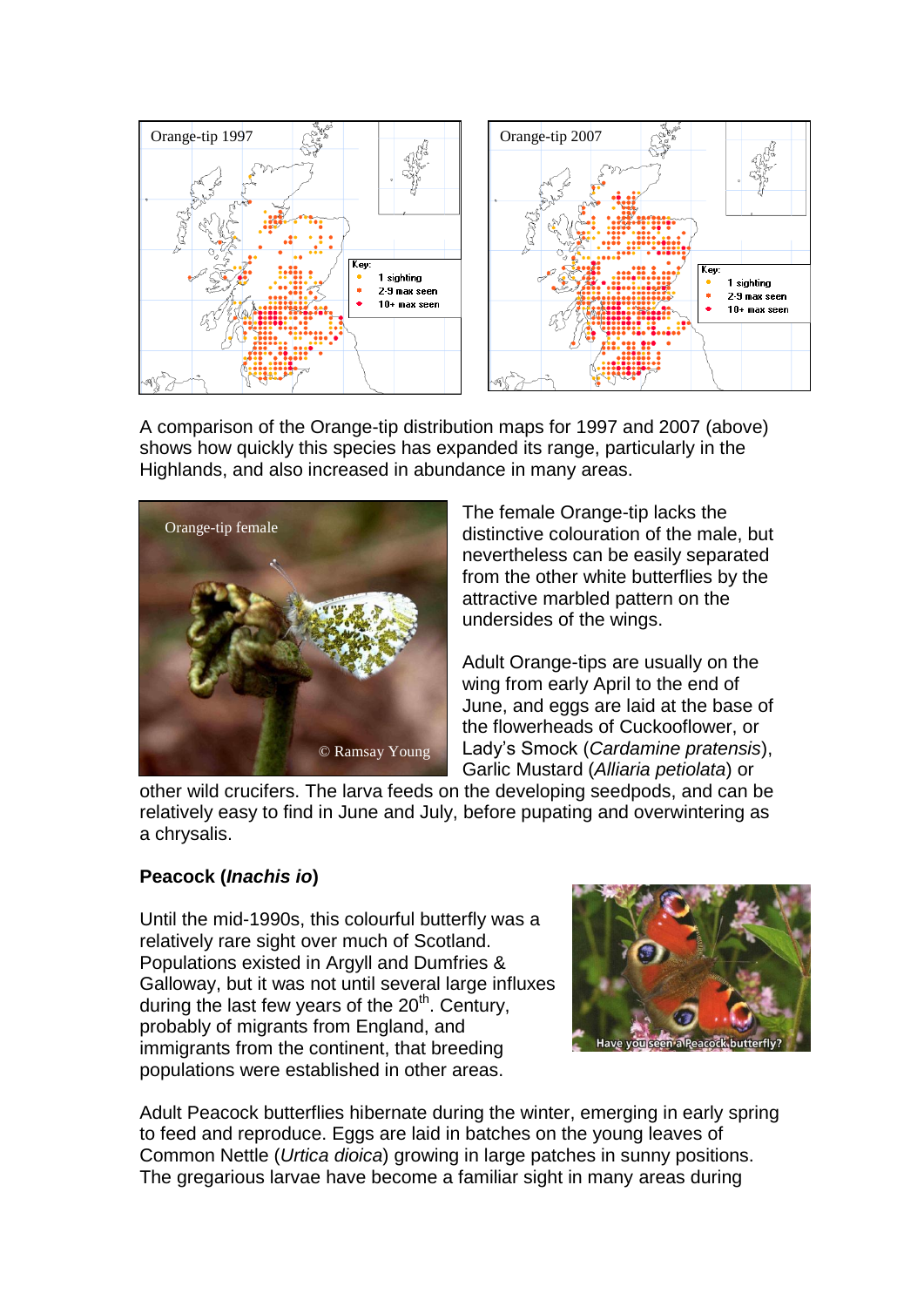

June, as they feed communally at the tops of the nettle plants, before dispersing to pupate.

New adults emerge after a few weeks, and are often seen in large numbers on rotting fruit as well as nectar plants as they build up fat reserves for overwintering.





The records returned during the postcard and online survey of 2008 and 2009 confirmed that the Peacock is now found just about anywhere on the Scottish mainland, and indeed on most of the islands as well.

### **Small Tortoiseshell (***Aglais urticae***)**

Like the Peacock, Small Tortoiseshell butterflies overwinter as hibernating adults, emerging in the Spring to mate and lay eggs, again in batches on the young leaves of Common Nettle. The young larvae are similarly gregarious, and when fully grown, disperse to finish feeding and pupate, with new adults appearing from July onwards.